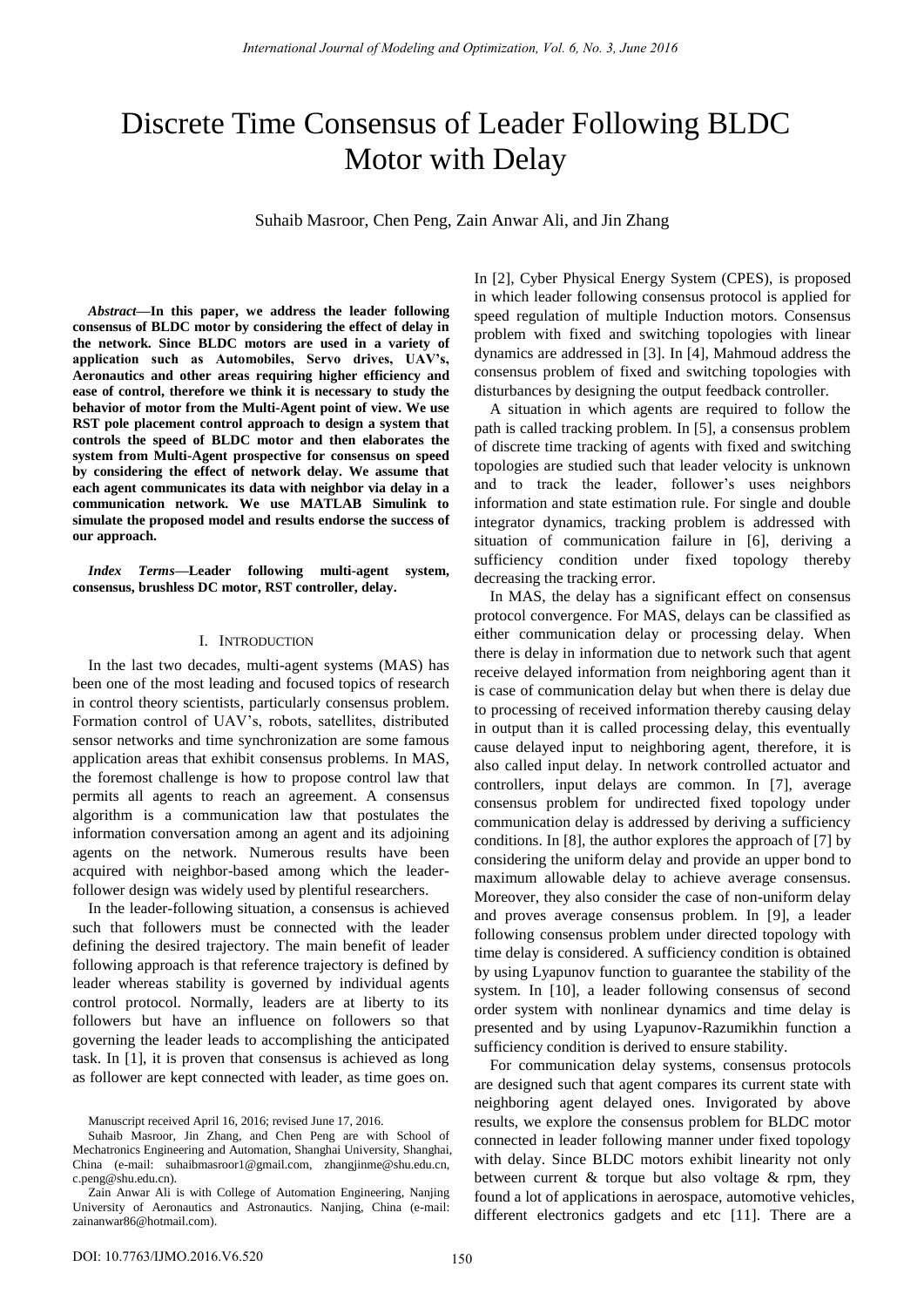number of reasons for BLDC to be preferred choice over brushed DC motors or Induction motors such as greater speed, efficiency and control, high speed, negligible noise operation, linearity between torque and speed. The dominant approach for controlling the speed of BLDC motor is by regulating the rotor voltage and current [12]. Mostly, the speed of BLDC motor is controlled by employing P, PI and PID controllers [13].

Practically, communication delay exists in every system that degrades its performance, therefore, the aim of this paper is to study the performance and stability of proposed BLDC motor leader following system in the scenario of communication delay using RST controller under fixed topology.

The rest of the paper is structured as follows. Basics of graph and consensus theory for multi agent system is provided in Section II. Section III elaborates the use of consensus protocol to the proposed system. BLDC motor model is presented in Section IV. In Section V, controller design with a motor model in IV is presented. Simulation results are provided in Section VI and as a final point conclusion is given.

#### II. PRELIMINARIES AND GRAPH THEORY

Communication among agents plays a significant role to achieve consensus thereby exchanging information with one another. Algebraic Graph theory play a crucial role to demonstrate the distribution of information among agents. A graph  $G(V, E)$ , is defined as the set of nodes and edges as  $V = \{v_1, \dots, v_N\}$ , and  $E \subseteq V \times V$  respectively. Exchange of information between two nodes is described by an edge as  $(v_i, v_j)$  such that  $v_i$  is said to be the parent while  $v_i$  is child node. Every node is considered as an agent, so the neighbors of node  $v_i$  (or agent) is symbolized as  $N_i$  i-e Neighbors set  $N_i = \{j : ij \in E\}$ . The degree matrix is the number of neighbors of node  $v_i$  such that otherwise 0 i-e  $\Lambda = diag\{d_1, \ldots, d_N\}$ . The adjacency of graph is defined by a matrix called adjacency matrix  $\Pi = [\alpha_{ij}] \in \mathbb{R}^{N \times N}$  such that  $\alpha_{ii} = 0$ ,  $\alpha_{ii}$  is a positive value if there is an edge between two nodes otherwise  $a_{ij} = 0$ . In the case of undirected graph  $a_{ij} = a_{ji}$  for Moreover, Graph Laplacian is a matrix  $[L_{ij}] \in \mathbb{R}^{N \times N}$ defined as  $L = \Lambda - \Pi$  such that  $L_{ii} = \sum_{j \neq i} \alpha_{ij}$  and  $L_{ij} =$  $-a_{ij}$ ,  $i \neq j$ . An important property of Laplacian matrix is that, its row sum will always zero such that  $0$  will be the simplest eigenvalue with eigenvector of 1. International Journal of Modeling and Optimization, Vol. 6, No. 3, June 2016<br>
DC to be regioner whose substitute is a derived in the context of the context of the stress<br>
context of the stress of BLDC we are regioner of t

**Lemma 1.** In [14], Laplacian of undirected connected graph has simple zero eigenvalue and smallest nonzero eigenvalue  $\lambda_2$  satisfies min<sub>x≠0.1</sub> $r_{x=0}$   $\frac{x^T}{x^T}$  $x^T$ 

**Lemma 2.** In [14], Laplacian of strongly connected graph has a left eigenvector  $r = [r_1, ..., r_N]^T$  with zero eigenvalue and  $RL + L^T R \ge 0$ , such that  $R = diag(r_1,$ 

In Leader following scenario, the leader is not a neighbor of any agent but it exchange information with those agents which comes in its neighborhood. We restrict node 0 for the leader. So, now we have another graph  $\tilde{G}$  representing the information distribution between leader and agents which are in its neighborhood. Agents in the neighborhood of leader is defined by a diagonal matrix  $D = diag\{d_1, d_2, \dots, d_N\}$  such that  $d_i > 0$  if agent *i* is the neighbor otherwise  $d_i = 0$ . This shows that,  $d_i$  is positive if agent  $i$  has contact with leader and  $0$  otherwise. Now what we are trying to do is designing a controller  $u_i$ ,  $1, 2, \ldots, N$  such that all the agents in the network must follow the leader.

**Definition:** Leader following consensus is assumed to be attained for agent  $i \in \{1, ..., N\}$ , starting with any initial condition  $x_i(0)$ ,  $i = 1, ..., N$  as long as a feedback  $u_i$  of  $\{x_i : j \in N_i\}$  exists such that  $\lim_{t \to \infty} ||x_i||$  $i = 1, ..., N$ .

**Lemma 3.** In [15], for undirected graph G and  $\tilde{G}$ , if graph  $\tilde{G}$  is connected than  $L + D$  is a symmetric positive definite matrix.

**Lemma 4.** In [16], for directed graph  $G$  and  $\tilde{G}$ , matrix  $L + D$  is stable (real part of the eigenvalue is positive) if  $v_0$  is reachable in G.

## III. CONSENSUS PROTOCOL IN LEADER FOLLOWING SCENARIO WITH DELAY

This paper address the problem of leader following consensus for  $n$  agents (in this case BLDC motors) with a delay such that all the following agents come together at speed demarcated by leader  $\zeta_{ref}$ . Additionally, information flow among leader and followers is supposed to be effectively organized and connected and to reach  $\zeta_{ref}$  followers must retain connected with the leader. For following agent  $i$ , the control input is given as

$$
u_i(k) =
$$
  

$$
-\sum_{j \in N_i} (\zeta_i(k-\tau) - \zeta_k(k-\tau)) +
$$
  

$$
d_i(\zeta_{ref}(k-\tau) - \zeta_i(k-\tau))
$$
 (1)

# IV. BLDC MOTOR MODEL

BLDC motor consists of a permanent magnet on rotor side and winding on stator side driven by a preset serial arrangement of DC power source called commutation. For a three phase stator winding, a six step inverter is used as shown in figure 1, there by generating a rotating magnetic field. In stator winding, back EMF is generated when rotating magnet interact with stator pole. The model of Yconnected BLDC motor is given in [11].



$$
E_a = Z_a I_a + \varphi \frac{a a}{d t} + \varsigma_a
$$
  
\n
$$
E_b = Z_b I_b + \varphi \frac{d I_b}{d t} + \varsigma_b
$$
\n(2)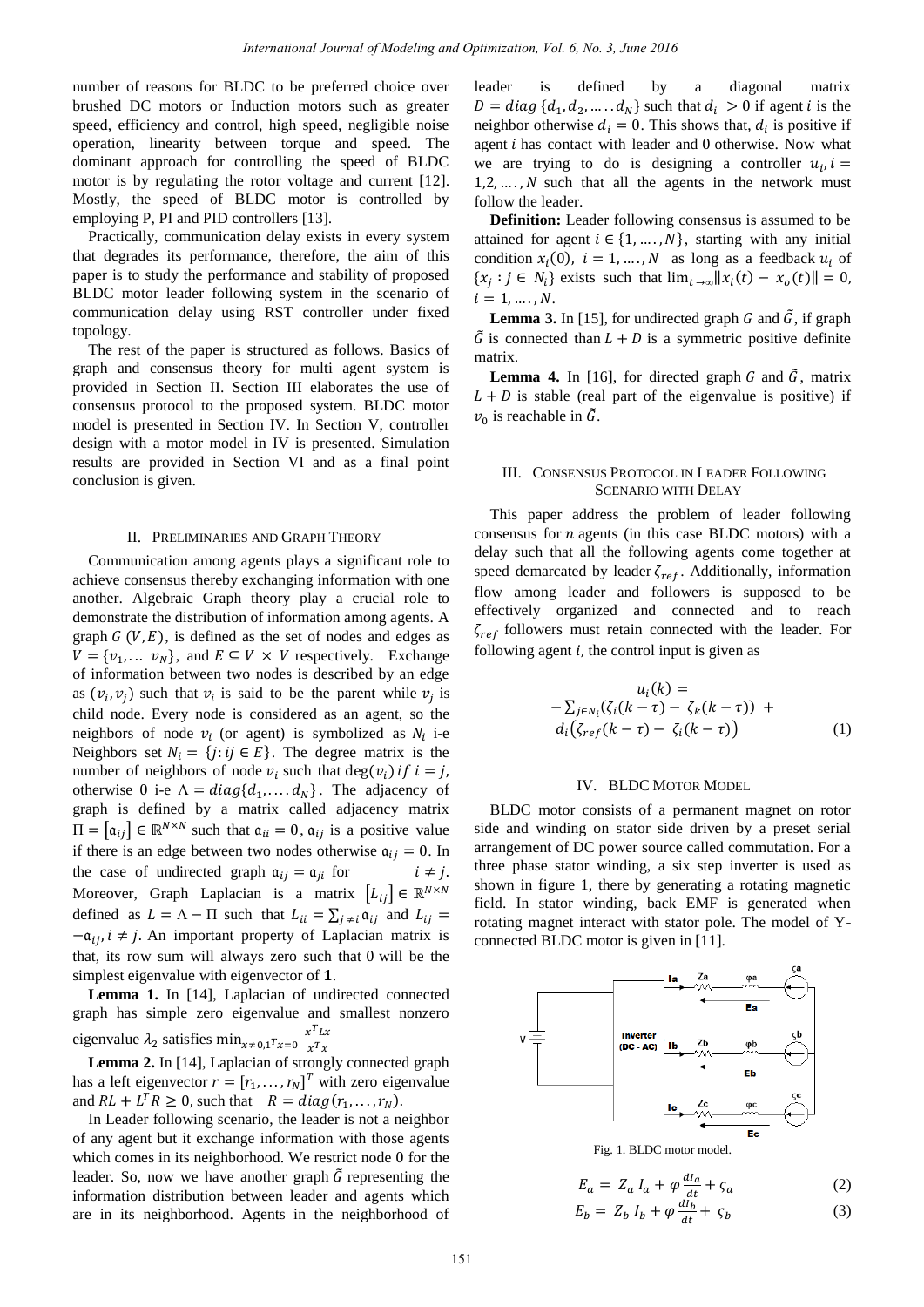$E_a$ 1

$$
E_c = Z_c I_c + \varphi \frac{di_c}{dt} + \varsigma_c \tag{4}
$$

$$
\begin{bmatrix} Z_a & 0 & 0 \ 0 & Z_b & 0 \ 0 & 0 & Z_c \end{bmatrix} \begin{bmatrix} I_a \ I_b \ I_c \end{bmatrix} + \begin{bmatrix} \varphi_a & \psi_{ab} & \psi_{ac} \\ \varphi_{ba} & \varphi_b & \psi_{bc} \\ \psi_{ca} & \psi_{cb} & \varphi_c \end{bmatrix} \frac{d}{dt} \begin{bmatrix} I_a \ I_b \ I_c \end{bmatrix} + \begin{bmatrix} \varphi_a & \psi_{ab} & \psi_{ac} \\ \varphi_{ba} & \varphi_{ba} & \varphi_{bc} \\ \varphi_{ca} & \varphi_{cb} & \varphi_{ca} \end{bmatrix} \begin{bmatrix} I_a \ I_b \ I_c \end{bmatrix} + \begin{bmatrix} \varphi_a & \varphi_{ab} & \varphi_{ac} \\ \varphi_{ba} & \varphi_{ba} & \varphi_{ca} \\ \varphi_{ba} & \varphi_{ba} & \varphi_{ca} \end{bmatrix} \tag{5}
$$

Let

$$
Z_a = Z_b = Z_c = Z \tag{6}
$$

$$
\varphi_a = \varphi_b = \varphi_c = \varphi \tag{7}
$$
  

$$
\varphi_{ab} = \varphi_{ac} = \varphi_{ba} = \varphi_{bc} = \varphi_{ca} = \varphi_{cb} = \varphi = 0 \tag{8}
$$

Than

$$
\begin{bmatrix} E_a \\ E_b \\ E_c \end{bmatrix} = \begin{bmatrix} Z & 0 & 0 \\ 0 & Z & 0 \\ 0 & 0 & Z \end{bmatrix} \begin{bmatrix} I_a \\ I_b \\ I_c \end{bmatrix} + \begin{bmatrix} \varphi & 0 & 0 \\ 0 & \varphi & 0 \\ 0 & 0 & \varphi \end{bmatrix} \frac{d}{dt} \begin{bmatrix} I_a \\ I_b \\ I_c \end{bmatrix} + \begin{bmatrix} S_a \\ S_b \\ S_c \end{bmatrix}
$$
 (9)

$$
\begin{bmatrix} E_a \\ E_b \\ E_c \end{bmatrix} = Z \begin{bmatrix} I_a \\ I_b \\ I_c \end{bmatrix} + \varphi \frac{d}{dt} \begin{bmatrix} I_a \\ I_b \\ I_c \end{bmatrix} + \begin{bmatrix} S_a \\ S_b \\ S_c \end{bmatrix}
$$
(10)

Equation (11-13) gives back EMF of the motor

 $\mathsf{L}$ I I I ł I

$$
\varsigma_a = \zeta_r \cdot \Gamma_r f(\theta_r) \tag{11}
$$

$$
\zeta_b = \zeta_r \cdot \Gamma_r f(\theta_r - \frac{2\pi}{3}) \tag{12}
$$

$$
\zeta_c = \zeta_r \cdot \Gamma_r f(\theta_r + \frac{2\pi}{3}) \tag{13}
$$

where  $\zeta_r, \Theta_r, \Gamma_r$  are angular rotor velocity, rotor position and rotor magnetic flux constant respectively. Generated torque is given as

$$
\mathcal{T}_e = \frac{\varsigma_a \, I_a + \varsigma_b \, I_b + \varsigma_c \, I_c}{\varsigma_r} \tag{14}
$$

In terms of machine parameters, torque is defined as

$$
\mathcal{T}_e = \mathcal{T}_L + J \frac{d\zeta_r}{dt} + \xi \zeta_r \tag{15}
$$

where  $\xi$ ,  $J$ ,  $T_L$  are friction co-efficient, inertia and loaded torque respectively.

Now let's think via multi-agent system point of view consisting of  $N$  agents and a leader. Every agent has following dynamics

$$
\dot{x}_i = Ax_i + Bu_i \tag{16}
$$

where  $x_i \in \mathbb{R}^n$  is the state of agent *i* and  $u_i \in \mathbb{R}^n$  is its input which uses local information from neighboring agents. The matrix B is of appropriate dimensions. The leader i-e  $i = 0$ , has linear dynamics as

$$
\dot{x}_o = Ax_o \tag{17}
$$

*International Journal of Modeling and Definition*, *Vol. 5. No. 3. June 2016* (11)  
\n
$$
E_c = Z_c I_c + \varphi \frac{di}{dz} + \varsigma_c
$$
 (4)  
\n $S_o = \zeta_r . F_r f(\vartheta_r - \frac{2\pi}{3})$  (12)  
\n $\zeta_c = \frac{1}{2} \zeta_c I_c + \varphi \frac{di}{dz} I_c$   
\n $\zeta_c = \frac{1}{2} \zeta_c I_c + \varphi \frac{di}{dz} I_c$   
\n $\zeta_c = \frac{1}{2} \zeta_c I_c + \varphi \frac{di}{dz} I_c$   
\n $\zeta_c = \frac{1}{2} \zeta_c I_c + \varphi \frac{di}{dz} I_c$   
\n $\zeta_c = \frac{1}{2} \zeta_c I_c + \varphi \frac{di}{dz} I_c$   
\n $\zeta_c = \frac{1}{2} \zeta_c I_c$  (14)  
\n $\zeta_c = \frac{1}{2} \zeta_c I_c$  (15)  
\n $\zeta_c = \frac{1}{2} \zeta_c I_c$  (16)  
\n $\zeta_c = \frac{1}{2} \zeta_c I_c$  (17)  
\n $\zeta_c = \frac{1}{2} \zeta_c I_c$  (18)  
\n $\zeta_c = \frac{1}{2} \zeta_c I_c$  (19)  
\n $\zeta_c = \frac{1}{2} \zeta_c I_c$  (11)  
\n $\zeta_c = \frac{1}{2} \zeta_c I_c$  (12)  
\n $\zeta_c = \frac{1}{2} \zeta_c I_c$  (13)  
\n $\zeta_c = \frac{1}{2} \zeta_c I_c$  (15)  
\n $\zeta_c = \frac{1}{2} \zeta_c I_c$  (16)  
\n $\zeta_c = \frac{1}{2} \zeta_c I_c$  (17)  
\n $\zeta_c = \frac{1}{2} \zeta_c I_c$  (18)  
\n $\zeta_c = \frac{1}{2} \zeta_c I_c$  (19)  
\n $\zeta_c = \frac{1}{2} \zeta_c I_c$  (11)  
\n $\zeta_c = \$ 

where  $x_0 \in \mathbb{R}^n$  the leader state and its dynamics is independent of others. The state space model of BLDC motor is presented in equation (18). All the matrices of leader and the following agents are taken to be identical, this is because the system is inspired by multi agent system in the real world such as birds group, fish school etc.

### V. CONTROLLER DESIGN

RST digital controller is a worthy alternative to PI controller having two degrees of freedom, and by pole placement methodology, it is conceivable to enforce poles in a close loop. The preferred regulation performance is accomplished by designing the polynomials R and S while T is designed subsequently to achieve desired tracking performance.

In [17], several methods related to the design of PI, PD,

PID and 2DOF PID controller are surveyed. They not only present the selection of control parameters but also their inter-transformation and tuning approaches.

When dealing with electro-hydraulic systems, it is difficult to model them due to varying hydraulic properties, delays and dead zone. Trajectory tracking is difficult for fuzzy feedback control in the presence of dead zone and delays in hydraulic systems. In [18], a 2 DOF fuzzy controller is proposed for foot trajectory tracking of hexapod robot having a prefilter, designed by genetic algorithm (GA), in feed forward loop to overcome delay caused by dead zone thereby improving tracking whereas feedback controller ensure stability. In [19], Takagi-Sugeno and Mamdani fuzzy model are used to design PI-Fuzzy controller for servo based integral plant. They tune PI controller by the extended symmetrical optimum method to ensure robust stability in the presence of disturbances in the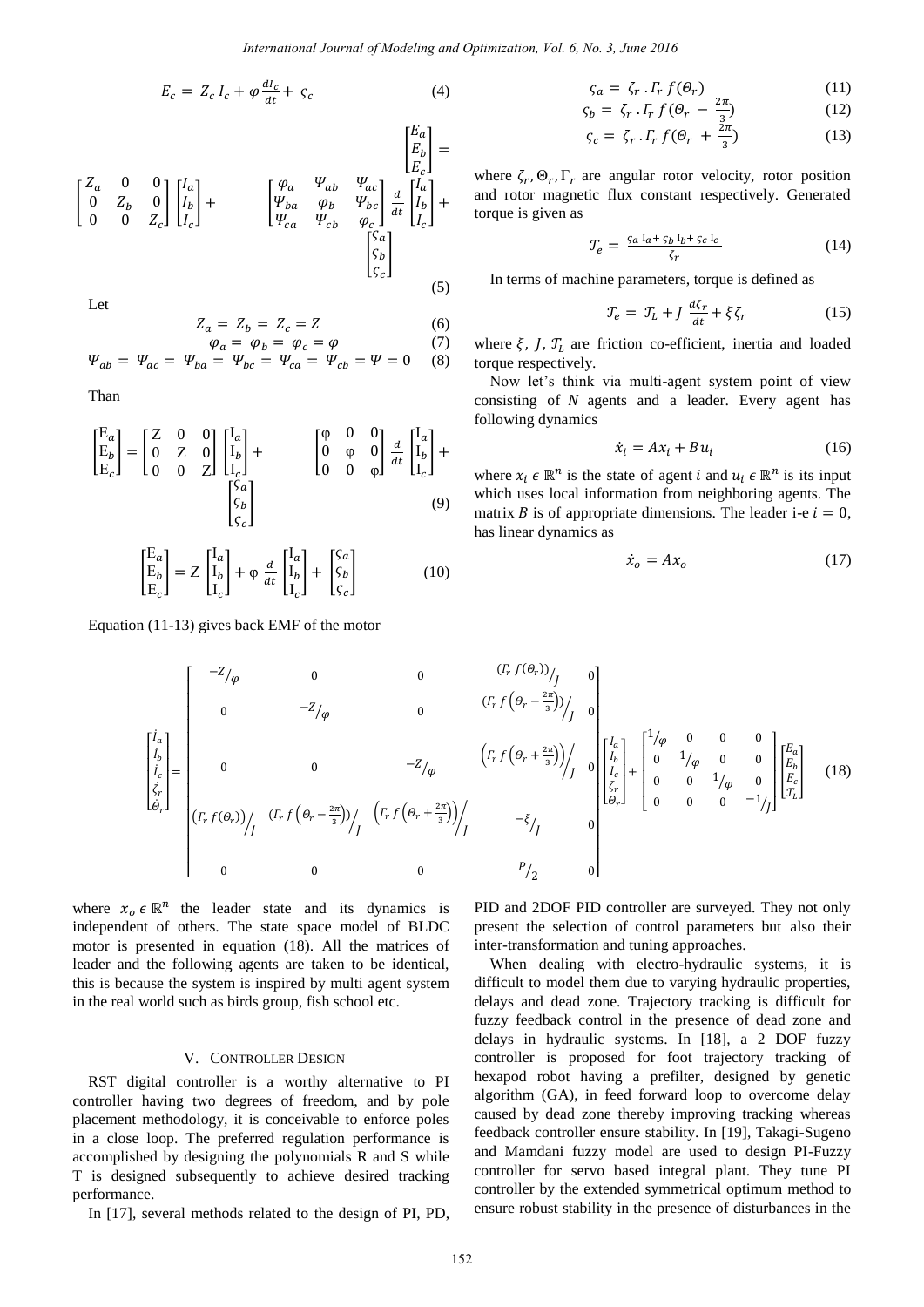plant. In [20], a 2 DOF control algorithm based on Takagi-Sugeno model having feed forward and a backward controller is designed for SISO systems such that feed forward controller converges the system to the reference signal while feedback controller performs reference tracking by using error model predictive control obtained from TS fuzzy model.

The designing of a controller using the approach of Pole placement is straightforward by tuning R, S & T polynomials. System response (in this case it is BLDC motor), is defined as  $\frac{B}{A}$  whereas desired system response

is 
$$
\frac{m}{A_m}
$$
.

The RST controlled close loop system configuration is given in Fig. 2 while transfer functions are presented in equation (19) and (20) respectively [21].



Fig. 2. Pole placement with RST controller.

$$
H_{ol} = \frac{BR}{AS}
$$
 (19)  

$$
H_{ol} = \frac{B}{2}
$$
 (20)

$$
H_{cl} = \frac{B}{P}
$$
 (20)

From equation (20), we deduce that polynomial P define close loop poles which can be decomposed into  $P_p$  and  $P_F$  ie desired dominant poles and auxiliary poles of the closed loop respectively.

$$
P = P_D + P_F \tag{21}
$$

Fig. 3 shows the canonical architecture of the RST digital controller having two degrees of freedom such that anticipated regulation is achieved by proper designing of R and S filters while T provide tracking.

Now, at this stage Diophantine equation comes into consideration to determine  $R$  and  $S$  as given below

$$
P = AS + BR \tag{22}
$$

Putting Equation (22) into (20) yields

$$
H_{cl} = \frac{B}{AS + BR} \tag{23}
$$

Nonetheless, R and S comprise preset fixed parts demarcated by the performance stipulations, which can be expressed as

$$
R = H_R R'
$$
 (24)

$$
S = H_S S' \tag{25}
$$

Putting  $S = H_S S'$  and  $R = H_R R'$  in equation (22) gives

$$
P = A H_S S' + B H_R R'
$$
 (26)

Equation (26) is used to solve  $S$  and  $R$ , ensuring desired close loop poles. So, if  $n$  is the degree of polynomial A, than

$$
deg(S) = deg(A) + 1 \tag{27}
$$

$$
deg(R) = deg(A)
$$
\n
$$
deg(P) = 2n + 1
$$
\n(29)

Let's introduce polynomial 
$$
T
$$
 in our system, so the close loop system response is given as

$$
H_{cl} = \frac{TB}{AS + BR} \tag{30}
$$

Now, we introduce a reference system model to be tracked, given as

$$
H_m = \frac{B_m}{A_m} \tag{31}
$$

And reference trajectory (i-e desired response of BLDC motor), is defined as

$$
y^* = \frac{B_m}{A_m} r(t) \tag{32}
$$

The complete RST system response is given as

$$
u(t) = \frac{T}{s}y^* - \frac{R}{s}y(t)
$$
 (33)



Fig. 3. Pole placement, tracking and regulation.



Fig. 4. BLDC speed control model.

Now what we are trying to do is using RST pole placement approach designing a system which is use to control the speed of BLDC motor, furthermore, we extend this system as leader following multi-agent system in which consensus is said to be achieved when the followers converge to the same speed as that of leader with the assumption of network induced delay. The model of proposed system is given in Fig. 4.



Fig. 5. Agent's communication topology with delay.

#### VI. RESULTS

In this section, we give simulation results to demonstrate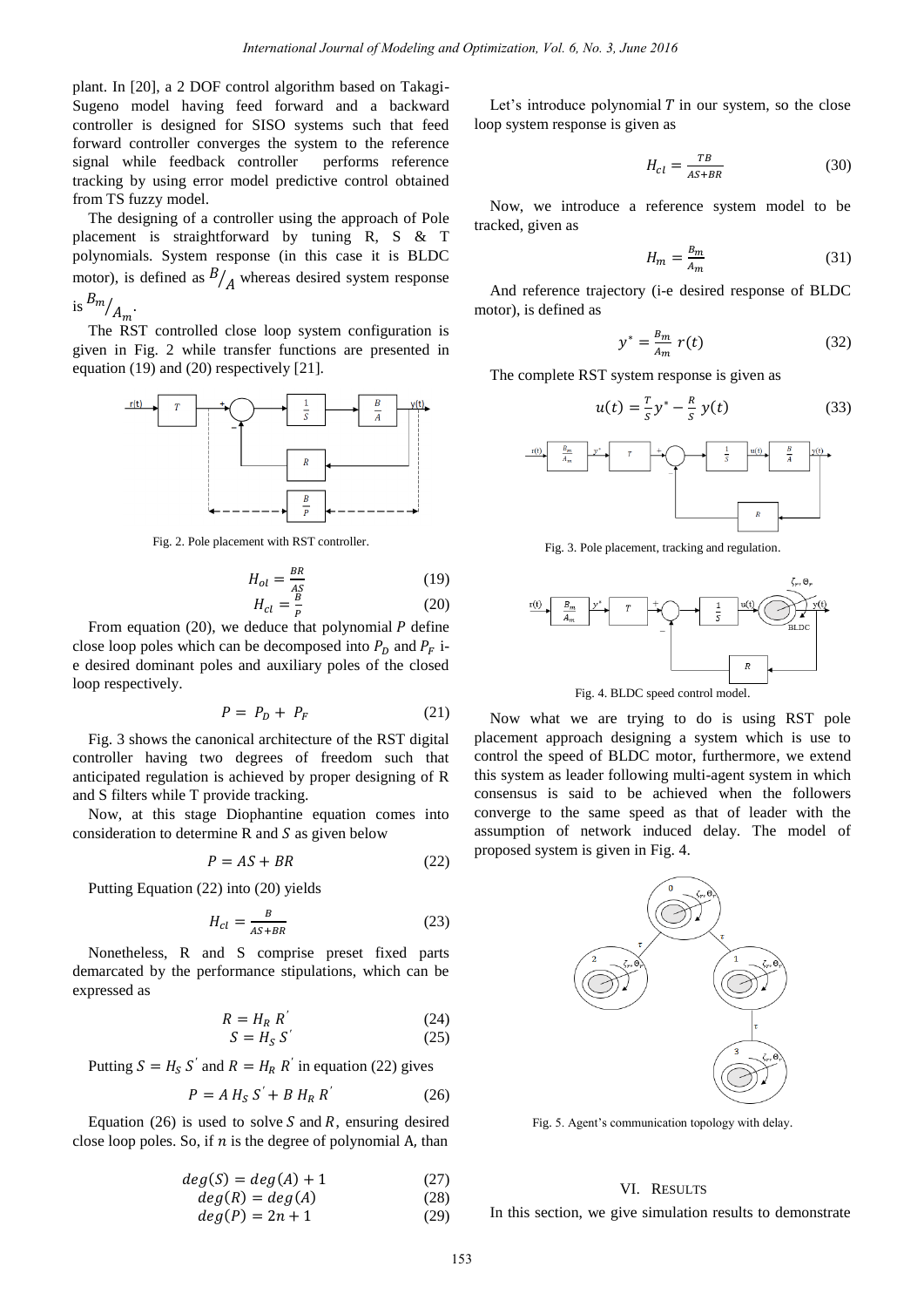our theoretical results derived in above sections. Consider a system consists of three agents and one leader such that interaction topology is fixed as shown in Fig. 5. Then the Laplacian and the matrix D are given as follows endorsing Lemma 3 and 4.

$$
L = \begin{bmatrix} 1 & 0 & -1 \\ 0 & 0 & 0 \\ -1 & 0 & 1 \end{bmatrix}, D = \begin{bmatrix} 1 & 0 & 0 \\ 0 & 1 & 0 \\ 0 & 0 & 0 \end{bmatrix}
$$

The simulation results are given in Fig. 6 and Fig. 7 validates the effectiveness of discussion in above sections.



Fig. 6. (a) Desired response for BLDC motor (b) Response of individual controller (c) Actual response of BLDC motor.





Fig. 7. (a) Desired response for leader following BLDC motor with delay (b) Response of individual agent controller w.r.t delay (c) Actual response of leader and follower with delay, having T = 0.667, S = 0.547 & R = 0.556 respectively.

In Fig. 6, we see the stand alone response of the system in which we can easily observe that the system stabilizes at constant speed after some transient behavior while Fig. 7 shows the responses in leader following scenario in which the following agents converge to same speed as that of leader with some delay in the system.

## VII. CONCLUSION

In this paper, we have studied consensus of BLDC motor speed in leader following arrangement by assuming delay. Using pole placement RST controller, it is shown that consensus is achieved in discrete time case under network induced delay. The RST based leader following consensus bring robust approach in industrial sector applications and there are a lot of enhancement opportunities exists in this model and more efforts are needed in future to explore in this direction.

#### ACKNOWLEDGEMENT

This work is supported by National Natural Science Foundation of China under grant 61273114, the Innovation Program of Shanghai Municipal Education Commission under grant 14ZZ087, the Pujiang Talent Plan of Shanghai City China under grant 14PJ1403800, the International Corporation Project of Shanghai Science and Technology Commission under grants 14510722500, 15220710400.

#### **REFERENCES**

- [1] A. Jadbabaie, J. Lin, and A. S. Morse, "Coordination of groups of mobile autonomous agents using nearest neighbor rules," *IEEE Transactions on Automatic Control*, vol. 48, 2003, pp. 988–1001.
- [2] [H. R. Chamorro,](http://ieeexplore.ieee.org/search/searchresult.jsp?searchWithin=%22Authors%22:.QT.H.%20R.%20Chamorro.QT.&newsearch=true) [M. Nazari,](http://ieeexplore.ieee.org/search/searchresult.jsp?searchWithin=%22Authors%22:.QT.M.%20Nazari.QT.&newsearch=true) [D. Babazadehi,](http://ieeexplore.ieee.org/search/searchresult.jsp?searchWithin=%22Authors%22:.QT.D.%20Babazadehi.QT.&newsearch=true) [N. R. Malik,](http://ieeexplore.ieee.org/search/searchresult.jsp?searchWithin=%22Authors%22:.QT.N.%20R.%20Malik.QT.&newsearch=true) and [M.](http://ieeexplore.ieee.org/search/searchresult.jsp?searchWithin=%22Authors%22:.QT.M.%20Ghandhari.QT.&newsearch=true)  [Ghandhari,](http://ieeexplore.ieee.org/search/searchresult.jsp?searchWithin=%22Authors%22:.QT.M.%20Ghandhari.QT.&newsearch=true) "Consensus control for induction motors speed regulation, in *Proc. 16th European Conference on Power Electronics and Applications,* 2014, pp. 1-6
- [3] W. Ni and D. Z. Cheng, "Leader following consensus of multi-agent systems under fixed and switching topologies," *Systems and Control Letters*, vol. 59, 2010, pp. 209-217.
- [4] M. S. Mahmoud and G. D. Khan, "Leader-following discrete consensus control of multi-agent systems with fixed and switching topologies," *Journal of the Franklin Institute*, vol. 352, 2015, pp. 2504–2525.
- [5] F. Wang, L. X. Gao, and L. Y. Wang, "Tracking control for multiagent consensus for discrete-time case," *Chinese Control and Decision Conference (CCDC)*, 2011, pp. 923 – 928.
- [6] H. R. Li, Q. H. Wu, and D. Sabir, "Consensus tracking algorithms with estimation for multi-agent system," in *Proc. [27th Chinese](http://ieeexplore.ieee.org/xpl/mostRecentIssue.jsp?punumber=7140653) Control and Decision Conference (CCDC)*, 2015, pp. 3808–3813.
- [7] R. Olfati-Saber and R. M. Murray, "Consensus problems in networks of agents with switching topology and time-delays," *IEEE Transactions on Automatic Control*, vol. 49, 2004, pp. 1520 - 1533.